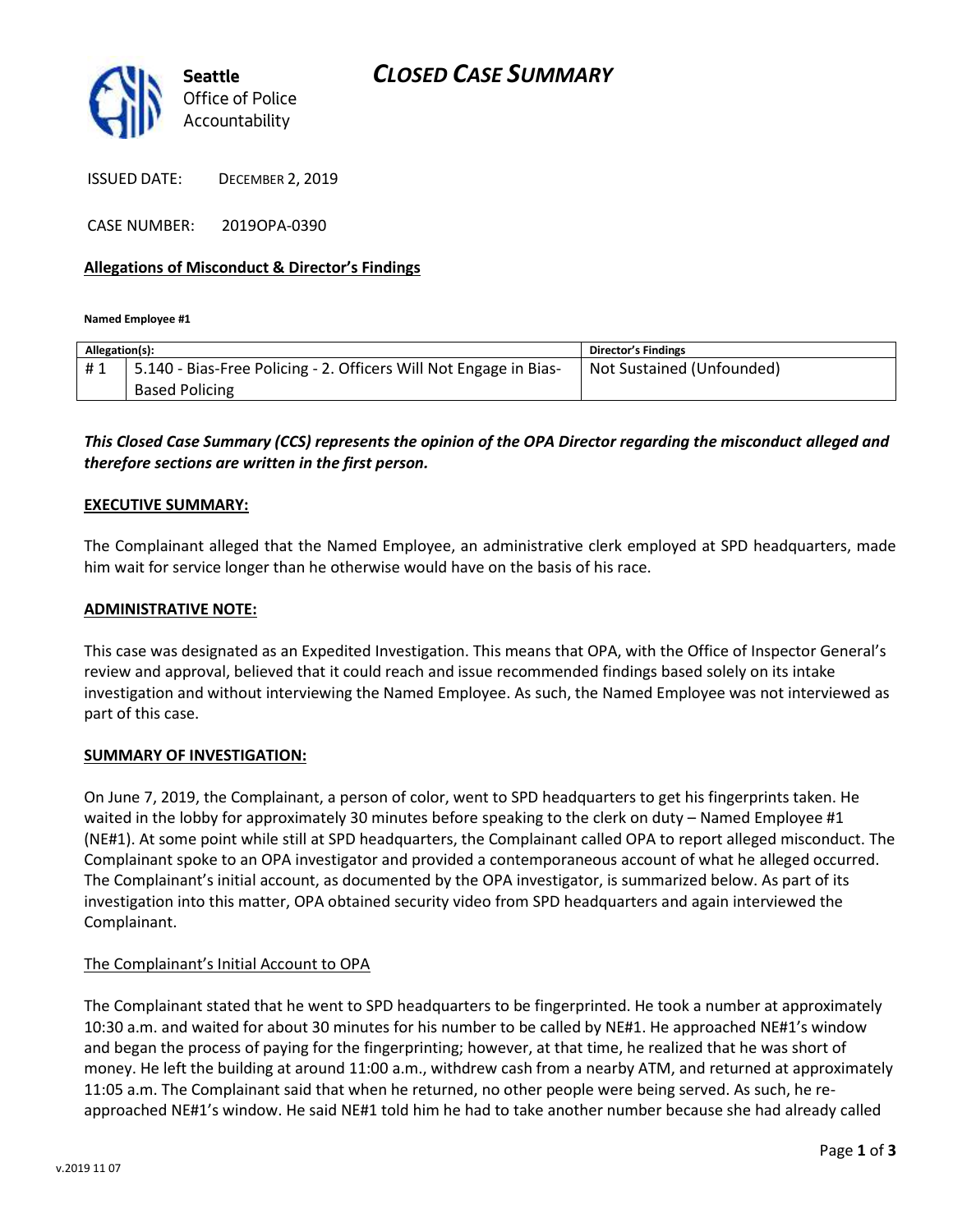# *CLOSE CASE SUMMARY*

OPA CASE NUMBER: 2019OPA-0390

the next in line. The Complainant then contacted OPA and alleged that NE#1 declined to serve him based on his race. He elaborated that NE#1 and "90 percent" of the customers being served were White, while he was a person of color. The Complainant also said he believed, but was not certain, that a White person had to leave to get cash like he did but had been served immediately upon returning to SPD headquarters and without having to take another ticket. The Complainant told OPA that he believed that taking another ticket would require him to wait an additional 30 minutes. He lastly confirmed that NE#1 did not reference his race or use any derogatory language.

## SPD Lobby Video

The Complainant's interactions with SPD employees, including NE#1, were captured on security video for the lobby area at SPD headquarters. That video did not include sound. In addition, SPD civilian administrative staff are not equipped with Body Worn Video (BWV), and OPA's investigation determined that no officers equipped with BWV were present at the time and recorded the incident.

The security video showed that, at approximately 11:08 a.m., the Complainant went to the window to speak to NE#1, who was the only clerk on duty at that time. NE#1 handed the Complainant paperwork. The Complainant stood away from the window to complete the paperwork and returned to the desk at 11:16 a.m. The Complainant took out his wallet, looked inside, and then spoke with NE#1. NE#1 gave him back his paperwork. The Complainant took the paperwork and left the building.

The Complainant returned to SPD headquarters at 11:23 a.m. At that time, NE#1 was assisting a woman at the window. The Complainant waited until the woman stepped away and walked over to the interior doors of SPD headquarters. NE#1 appeared to gesture at the Complainant and they spoke briefly. Immediately after, the video recorded that the uniformed SPD desk officer cleared the woman through the internal doors into SPD headquarters and NE#1 accompanied her off camera. It appeared that NE#1 was assisting the woman with fingerprinting. At that time, there were approximately ten people waiting in the lobby.

The Complainant did not take another ticket. At 11:26 a.m., the Complainant spoke briefly to the desk officer. The desk officer gave him something. At approximately 11:27 a.m., the Complainant made a phone call, which OPA believes was to OPA. He remained on the phone until 11:49 a.m. At that time, he ended his call, took another number, and waited. At 11:55 a.m., a different clerk called the Complainant to the window. When the Complainant was called to the window for the second time, NE#1 was assisting another individual. Notably, the lobby video did not record any other individuals, including a White person as the Complainant alleged, leaving the lobby and then returning and being provided with immediate service.

## Complainant's OPA Interview

OPA conducted an interview with the Complainant on July 1, 2019. The Complainant alleged that he was treated differently because he was the only person of color present in the lobby on the date in question. He said that NE#1 initially skipped his number and he had to ask to be helped. The Complainant also realleged that a White individual also had to leave to get money but was not made to take a new number when that individual returned. He asserted that this was evidence of biased policing.



**Seattle**

*Office of Police Accountability*